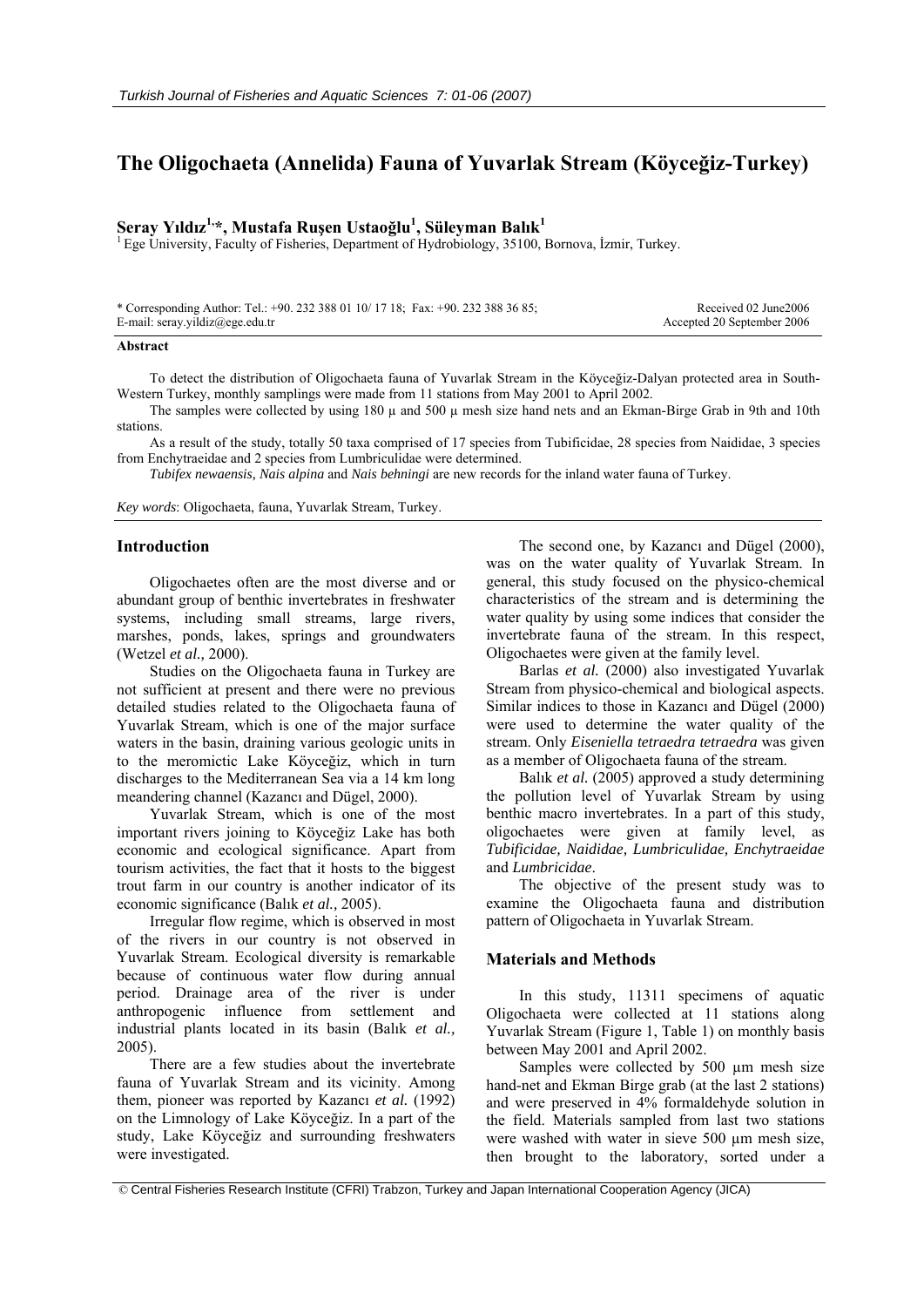

**Figure 1.** Study area and sampling stations.

**Table 1.** Sampling stations and their coordinates

| Stat. No | Locality                               | Coordinates                 |
|----------|----------------------------------------|-----------------------------|
|          | Source of Yuvarlak Stream              | 36° 56′ 50″ N 28° 48′ 37″ E |
|          | Before Trout Farm                      | 36° 56′ 19″ N 28° 48′ 37″ E |
|          | Trout Farm (Pond A1)                   | 36° 54′ 56″ N 28° 47′ 50″ E |
|          | After Trout Farm                       | 36° 54′ 48″ N 28° 47′ 53″ E |
|          | Beyobası Village                       | 36° 54′ 21″ N 28° 45′ 30″ E |
| 6        | Before Nasif Dede Stream               | 36° 54′ 22″ N 28° 43′ 30″ E |
|          | Nasif Dede Stream                      | 36° 54′ 34″ N 28° 42′ 18″ E |
| 8        | After Nasif Dede Stream + River Mouth  | 36° 54′ 39″ N 28° 41′ 31″ E |
| 9        | Lake Köyceğiz + Beyond the River Mouth | 36° 54′ 36″ N 28° 41′ 18″ E |
| 10       | Lake Köyceğiz                          | 36° 54′ 38″ N 28° 41′ 07″ E |
| 11       | Karaboğsak Stream                      | 36° 54' 39" N 28° 47' 47" E |

binocular microscope and transferred to 70% ethyl alcohol. Samples were examined by preparing temporary preparation with Amman's Lactophenol. All the samples were deposited in the collection of Ege University Faculty of Fisheries.

For taxonomical identification of the specimens, Sperber (1950), Nielsen and Christensen (1959), Brinkhurst (1971), Brinkhurst and Jamieson (1971), Brinkhurst and Wetzel (1984), Kathman and Brinkhurst (1998), and Timm (1999) were used.

### **Results**

As a result of the study 50 taxa were determined. Distributions of the determined taxa by the stations are shown in Table 2.

According to the number of individuals,

Tubificidae (77%) is the predominant family in the stream. Naididae (21%), Enchytraeidae (1.6%) and Lumbriculidae (0.4%) followed it. When the numbers of species of the families were compared, Naididae (28 species) is the predominant family in the stream.

Species richness was high in the study area; because water flow is continuous throughout the year. Regarding the species richness of the stations, Station 4 (29 species) was the richest station followed by Station 8 (24 species), Stations 5 and 7 with 13 species. There was no oligochaeta species at Station 1, 2 and 3 (Table 2).

Among the 50 oligochaeta taxa found at 11 stations, *Tubifex tubifex* (at 7 sites) was the most abundant followed by *Potamothrix hammoniensis* (at 6 sites) of Tubificidae and *Nais elinguis* (at 6 sites) of Naididae.

*Tubifex newaensis, Nais alpina* and *Nais*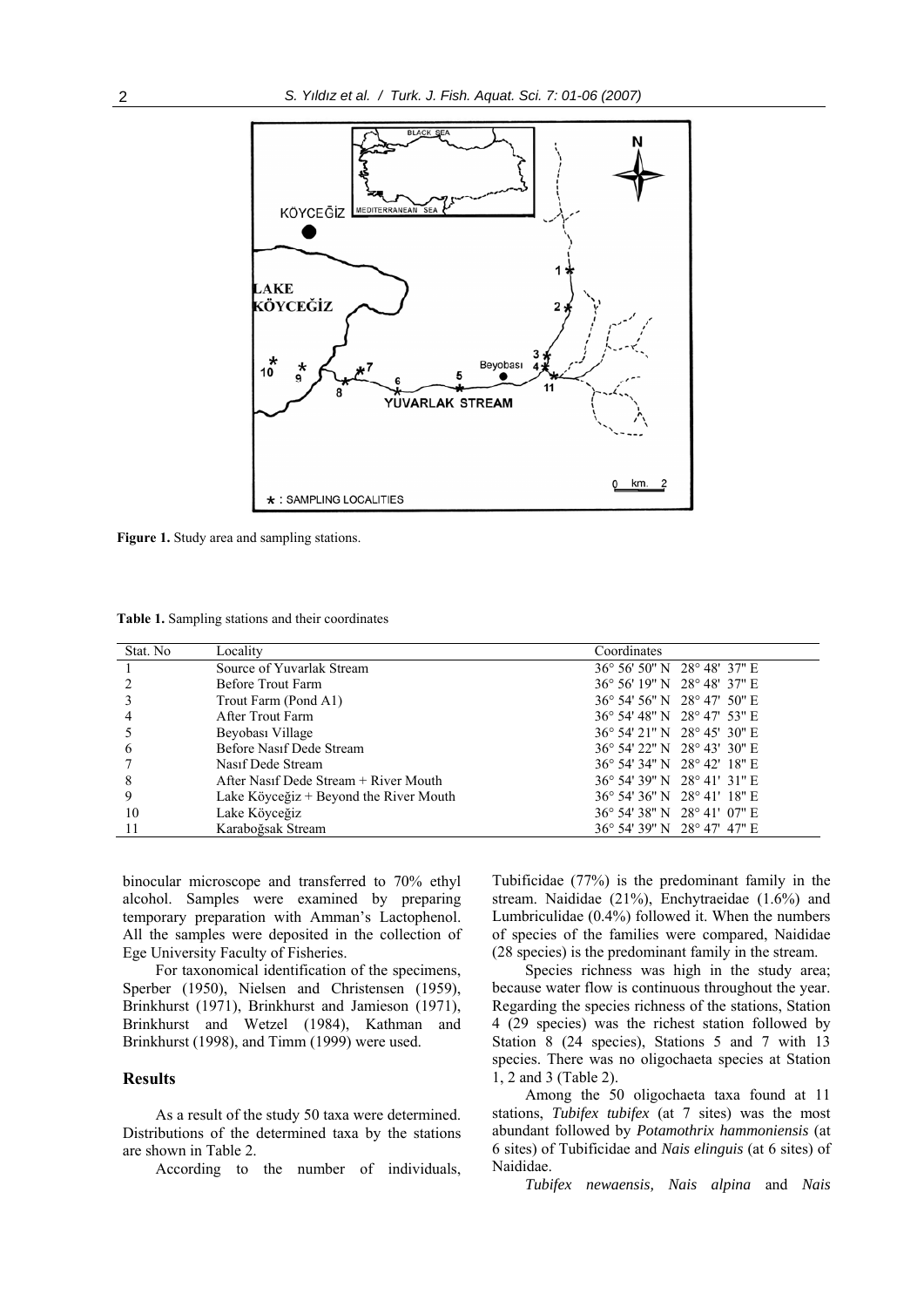|  | <b>Table 2.</b> Distributions of the determined taxa according to the stations |  |  |  |  |  |
|--|--------------------------------------------------------------------------------|--|--|--|--|--|
|--|--------------------------------------------------------------------------------|--|--|--|--|--|

|                     | No Species                                                                                 | Stations |                |   |                                    |        |        |                |                 |                    |         |      |
|---------------------|--------------------------------------------------------------------------------------------|----------|----------------|---|------------------------------------|--------|--------|----------------|-----------------|--------------------|---------|------|
|                     |                                                                                            |          | $\overline{c}$ | 3 | $\overline{4}$                     | 5      | 6      | 7              | 8               | 9                  | 10      | 11   |
|                     |                                                                                            |          |                |   |                                    |        |        |                |                 |                    |         |      |
|                     | Naididae                                                                                   |          |                |   |                                    |        |        |                |                 |                    |         |      |
| 1<br>$\overline{2}$ | Chaetogaster diaphanus (Gruithuisen, 1828)<br>Chaetogaster diastrophus (Gruithuisen, 1828) |          |                |   | $^{+}$<br>$^{+}$                   |        |        |                |                 |                    |         |      |
| 3                   | Dero digitata (Müller, 1773)                                                               |          |                |   |                                    |        |        |                | $^{+}$          |                    |         |      |
| 4                   | D. obtusa d'Udekem, 1855                                                                   |          |                |   |                                    |        |        |                | $^{+}$          |                    |         |      |
| 5                   | Ophidonais serpentina (Müller, 1773)                                                       |          |                |   | $\! + \!\!\!\!$                    |        |        | $^+$           | $^{+}$          |                    |         |      |
| 6                   | Stylaria lacustris (Linnaeus, 1767)                                                        |          |                |   |                                    |        |        | $\overline{+}$ | $^{+}$          |                    |         |      |
| 7                   | Paranais litoralis (Müller, 1784)                                                          |          |                |   |                                    |        |        |                | $^{+}$          | $\hspace{0.1mm} +$ | $\,+\,$ |      |
| 8                   | Paranais frici Hrabe, 1941                                                                 |          |                |   |                                    |        |        |                |                 | $^{+}$             | $^{+}$  | $+$  |
| 9                   | Paranais botniensis Sperber, 1948                                                          |          |                |   |                                    |        |        |                |                 | $^{+}$             |         |      |
| 10                  | Nais alpina Sperber, 1948                                                                  |          |                |   | $\! + \!\!\!\!$                    | $^{+}$ |        |                |                 |                    |         |      |
| 11                  | Nais bretscheri Michaelsen, 1899                                                           |          |                |   |                                    | $^{+}$ |        |                |                 |                    |         |      |
| 12                  | Nais communis Piguet, 1906                                                                 |          |                |   | $^{+}$                             |        |        |                | $^{+}$          |                    |         |      |
| 13                  | Nais elinguis (Müller, 1773)                                                               |          |                |   | $^{+}$                             | $^{+}$ |        |                | $^{+}$          |                    |         | $^+$ |
| 14                  | Nais pardalis Piguet, 1906                                                                 |          |                |   | $^{+}$                             |        |        |                | $^{+}$          |                    |         |      |
| 15                  | Nais pseudobtusa Piguet, 1906                                                              |          |                |   | $^{+}$                             | $^{+}$ |        |                | $^{+}$          |                    |         |      |
| 16                  | Nais simplex Piguet, 1906                                                                  |          |                |   | $^{+}$                             | $^{+}$ |        |                |                 |                    |         |      |
| 17                  | Nais variabilis Piguet, 1906                                                               |          |                |   |                                    | $^{+}$ |        |                | $^{+}$          |                    |         |      |
| 18                  | Nais barbata Müller, 1773                                                                  |          |                |   | $^{+}$                             | $^{+}$ |        |                |                 |                    |         |      |
| 19                  | Nais behningi Michaelsen, 1923                                                             |          |                |   |                                    |        |        | $^{+}$         |                 |                    |         |      |
| 20                  | Uncinais uncinata (Ørsted, 1842)                                                           |          |                |   | $\! + \!\!\!\!$                    |        |        |                |                 |                    |         |      |
| 21                  | Pristinella jenkinae (Stephenson, 1931)                                                    |          |                |   |                                    | $^{+}$ |        |                | $^{+}$          |                    |         |      |
| 22                  | Pristinella acuminata Liang, 1958                                                          |          |                |   | $^{+}$                             |        |        |                |                 |                    |         |      |
| 23                  | Pristinella sima (Marcus, 1944)                                                            |          |                |   | $+$                                |        |        |                |                 |                    |         |      |
| 24                  | Pristinella rosea (Piguet, 1906)                                                           |          |                |   |                                    |        | $^{+}$ |                |                 |                    |         |      |
| 25                  | Pristina menoni (Aiyer, 1929)                                                              |          |                |   | $\! + \!\!\!\!$                    |        |        |                |                 |                    |         |      |
| 26<br>27            | Pristina bilobata (Bretscher, 1903)<br>Pristina aequiseta Bourne, 1891                     |          |                |   | $\! + \!\!\!\!$<br>$\! + \!\!\!\!$ |        |        |                |                 |                    |         |      |
| 28                  | Allonais gwaliorensis (Stephenson, 1920)                                                   |          |                |   | $^{+}$                             |        |        |                |                 |                    |         |      |
|                     |                                                                                            |          |                |   |                                    |        |        |                |                 |                    |         |      |
|                     | Tubificidae                                                                                |          |                |   |                                    |        |        |                |                 |                    |         |      |
| 29                  | Tubifex tubifex (Müller, 1774)                                                             |          |                |   | $^{+}$                             | $^{+}$ |        |                |                 | $^+$               |         |      |
| 30                  | Tubifex ignotus (Stolc, 1886)                                                              |          |                |   | $^{+}$                             |        |        |                |                 | $^{+}$             |         |      |
| 31                  | Tubifex nerthus Michaelsen, 1908                                                           |          |                |   | $\! + \!\!\!\!$                    |        |        |                | $^+$            | $^{+}$             |         |      |
| 32                  | Tubifex montanus Kowalewski, 1919                                                          |          |                |   | $^{+}$                             |        |        |                |                 |                    |         |      |
| 33                  | Tubifex newaensis (Michaelsen, 1903)                                                       |          |                |   |                                    |        |        |                | $^{+}$          |                    |         |      |
| 34                  | Limnodrilus hoffmeisteri (Claperede, 1862)                                                 |          |                |   |                                    | $^{+}$ |        | $^{+}$         | $^{+}$          | $^{+}$             |         |      |
| 35                  | Limnodrilus udekemianus Claperede, 1862                                                    |          |                |   | $^{+}$                             |        |        |                | $^{+}$          |                    |         |      |
| 36                  | Limnodrilus profundicola (Verrill, 1871)                                                   |          |                |   |                                    |        |        | $^{+}$         |                 |                    |         |      |
| 37                  | Potamothrix bavaricus (Öschman, 1913)                                                      |          |                |   | $^{+}$                             |        |        | $^{+}$         | $^+$            | $^+$               |         |      |
| 38                  | Potamothrix hammoniensis (Michaelsen, 1901)                                                |          |                |   |                                    |        |        |                |                 |                    |         |      |
| 39                  | Potamothrix bedoti (Piguet, 1906)                                                          |          |                |   |                                    |        |        |                | $^{+}$          | $^{+}$             | $^{+}$  |      |
| 40                  | Potamothrix heuscheri (Bretscher, 1900)                                                    |          |                |   |                                    |        |        |                | $^{+}$          | $^{+}$             |         |      |
| 41                  | Ilyodrilus frantzi Brinkhurst, 1965                                                        |          |                |   | $^{+}$                             |        |        | $^{+}$         |                 |                    |         |      |
| 42                  | Ilyodrilus templetoni (Southern, 1909)                                                     |          |                |   | $+$                                |        |        |                | $^{+}$          |                    | $^{+}$  |      |
| 43                  | Psammoryctides deserticola (Grimm, 1877)                                                   |          |                |   | $^{+}$                             |        |        |                |                 |                    |         |      |
| 44                  | Psammoryctides albicola (Michaelsen, 1901)                                                 |          |                |   |                                    |        |        | $^{+}$         |                 |                    |         |      |
| 45                  | Aulodrilus limnobius Bretscher, 1899                                                       |          |                |   |                                    |        | $^{+}$ |                |                 |                    |         |      |
|                     |                                                                                            |          |                |   |                                    |        |        |                |                 |                    |         |      |
|                     | Enchytraeidae                                                                              |          |                |   |                                    |        |        |                |                 |                    |         |      |
| 46                  | Enchytraeus coronatus Nielsen and Christensen, 1959                                        |          |                |   |                                    | $^{+}$ |        |                |                 |                    |         |      |
| 47                  | Mesenchytraeus sp.                                                                         |          |                |   |                                    |        | $^{+}$ |                |                 |                    |         |      |
| 48                  | Henlea ventriculosa (d"Udekem, 1854)                                                       |          |                |   | $+$                                | $^{+}$ | $^{+}$ |                |                 |                    |         |      |
|                     |                                                                                            |          |                |   |                                    |        |        |                |                 |                    |         |      |
|                     | Lumbriculidae                                                                              |          |                |   |                                    |        |        |                |                 |                    |         |      |
| 49                  | Tatriella slovenica Hrabe, 1936<br>Lumbriculus variegatus (Müller, 1774)                   |          |                |   | $\! + \!\!\!\!$                    |        |        |                |                 |                    |         |      |
| 50                  |                                                                                            |          |                |   |                                    |        |        |                | $\! + \!\!\!\!$ |                    |         |      |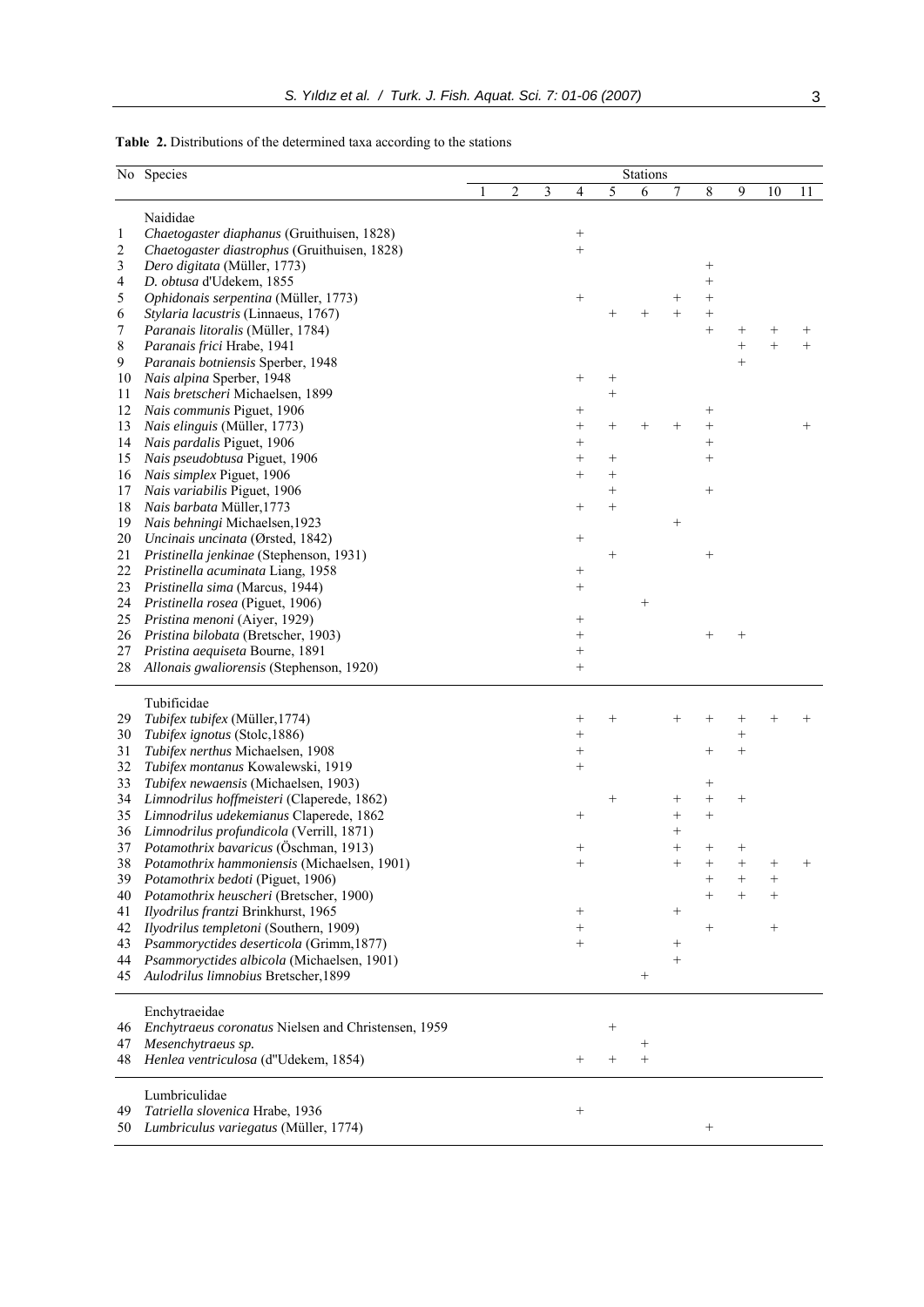*behningi* are new records for the inland water fauna of Turkey.

Morphometric, biological and ecological characteristics and the distribution of Oligochaeta species that are specified as new records for the inland water fauna of Turkey are as follows; (L: Total length, S: Number of segments).

#### *Tubifex newaensis* **(Michaelsen, 1903)**

**Morphometric Characteristics:** L= 78 mm, S  $= 45$  (Figure 2 a,b)

Big, smooth, pink, red or bluish worms. Chaetae bifid with shorter upper tooth; anterior chaetae 3-8 per bundle, 90-170 μm long, sometimes with rounded teeth, or blunt tip without any teeth. No ventral chaetae in XI near male pores in mature worms.

**Distribution:** Western Palaerctic (originally the Ponto-Caspic basin), Great Lakes of North America; only invading North-west Europe (Timm and Veldhuijzen van Zanten, 2002).

**Ecology:** In freshwater, particularly on sandy bottom of large rivers (Timm and Veldhuijzen van Zanten, 2002).

#### *Nais behningi* **Michaelsen, 1923**

**Morphometric Characteristics:**  $L = 4$  mm,  $S =$ 25 (Figure 2c, 2d, 2e)

Dorsal chaetae hairs and needles are 1-2 per bundle, needles with thin, simple-pointed distal end. Stomachal dilatation is sudden. Ventral chaetae of II-V, 6-10 per bundle, longer, straighter and half as thick as the rest, upper tooth enormously long, strongly curved, lower tooth reduced or vestigial; those following 2-5 per bundle, with nodulus slightly proximal and upper tooth twice as long as and thinner than the lower.

**Distribution:** Holarctic (Timm and Veldhuijzen van Zanten 2002).

**Ecology:** In freshwater, mostly in large rivers on sand (Timm and Veldhuijzen van Zanten 2002).

## *Nais alpina* **Sperber, 1948**

**Morphometric Characteristics:** L= 3.8 mm, S  $= 16$  (Figure 2f, 2g, 2h)

Whitish opaque, sometimes with brown pigment



**Figure 2.** Some chaetal characteristics of new records (a- *Tubifex newaensis* III. ventral seta; b- *Tubifex newaensis* posterior ventral seta; c- *Nais behningi* needle chaetae; d- *Nais behningi* II. ventral chaetae; e- *Nais behningi* posterior chaetae; f- *Nais alpina* hair and needle chaetae; g- *Nais alpina* anterior ventral chaetae; h- *Nais alpina* posterior ventral chaetae).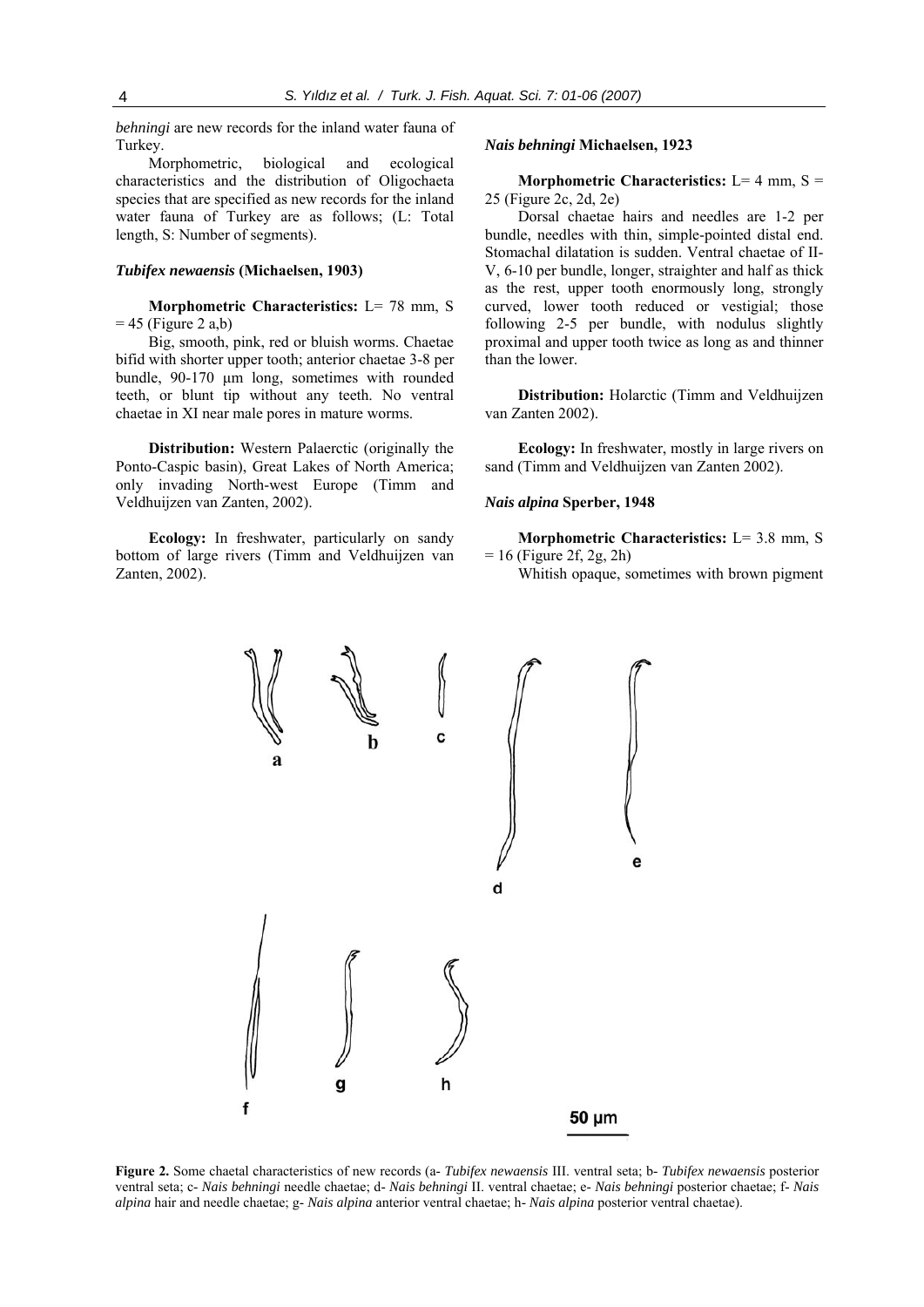anteriorly. Dorsal chaetae needles are 1-2 per bundle obtusely simple pointed, hairs are 1-2 per bundle. Ventral chaetae of II-V, 4-7 per bundle, longer, straighter and thinner than the rest, with teeth equally thick, upper tooth twice the length of the lower and nodulus in proximal; in the following segments 3-7 per bundle, with nodulus distal and upper tooth half as thick as lower.

**Distribution:** Europe, Great Lakes of America (Timm and Veldhuijzen van Zanten, 2002).

**Ecology:** In freshwater, mostly in cool streams (Timm and Veldhuijzen van Zanten, 2002).

#### **Discussion**

The family Tubificidae, with origins in the northern temperate zone (Timm, 1980) was represented by 6 genera in this study. This family and several of its genera (e.g. *Tubifex, Limnodrilus* and *Aulodrilus*) are considered to be cosmopolitan, genus *Potamothrix* is widely distributed throughout the world (Wetzel *et al.,* 2000) and other genera (*Ilyodrilus* and *Psammoryctides*) are distributed in holarctic (Timm and Veldhuijzen van Zanten, 2002).

The most common species is *Tubifex tubifex* in this study; a cosmopolitan species that is not commonly encountered, is locally abundant in habitats of marginal water quality-pristine alpine and subalpine lakes (Klemm, 1985), the bottoms of large, unproductive, oligotrophic lakes, grossly polluted and organically enriched sites with low oxygen tensions, and aquatic habitats supporting few other species (Brinkhurst, 1996). In areas with heavy organic pollution, *T. tubifex* is usually associated with *L. hoffmeisteri*, where the two species are often the dominant oligochaetes or even the dominant or exclusive benthic invertebrates (Brinkhurst, 1996). Brinkhurst (1970) also suggested that *T. tubifex* may prefer situations in which other species find it difficult to survive - either because there is too little active decomposition, or too much. *Limnodrilus hoffmeisteri*, a cosmopolitan species, is perhaps the most commonly collected freshwater oligochaete throughout the worldwide. It occurs in a wide variety of surface water habitats, reaching very high abundance in organically enriched areas - often with *Tubifex tubifex* (Brinkhurst, 1975). These two species were found together at three stations (stations 7, 8 and 9) in Yuvarlak Stream showing consistency with the data given above. *Limnodrilus udekemianus*, a cosmopolitan species, is often found in organically polluted waters as well as oligotrophic habitats (Klemm, 1985). This species also found together with *T. tubifex* at 3 stations (4, 7 and 8) in this study.

*Potamothrix hammoniensis*, the second most abundant species in this study, is a freshwater euryhalin form (Grigelis, 1980). It has a wide distribution pattern and can be found in brackish waters occasionally. Occurrence of the species at

Station 4, 7, 8, 9, 10, 11 (stations 4, 7, 8 and 11 have oligohalin characteristics, 9 and 10 have mesohalin characteristics) supports the ecological data.

The Naididae, which also originates from the northern temperate zone (Timm, 1980), was represented by 10 genera in this study. Most naidid species are also cosmopolitan, occurring throughout the world (Wetzel *et al.,* 2000) and they have clearly adapted to a wide range of environmental conditions (Brinkhurst and Jamieson, 1971). The major part of the naidid fauna of the Yuvarlak Stream was represented by *Nais elinguis*. The species is well recognized as a species of organic pollution (Brinkhurst, 1971) and has been reported to occur in salinities up to 18‰ (Bagge, 1969). In this study, this species was found at Station 4 to 8 and 11 (station 4, 5, 6 and 11 were freshwater habitats and 8 was river mouth-brackish water habitat). This knowledge is consistent with our findings.

The Lumbriculidae is a thermophobe family of the northern temperate zone (Timm, 1980) and was represented by two species in this study (*T. slovenica*  and *L. variegatus*). *L. variegatus* has very wide ecological valence; it occurs in the littoral zones of lakes, in running waters, springs, ponds and pools, also in bog waters and ephemeral pools which are unsuitable for the majority of Oligochaeta (Timm, 1970). *Tatriella slovenica* is found in freshwater habitats as a rare species.

The Enchytraeidae is a cosmopolitan family and found from the polar regions to the tropics, from the bottom of lakes and rivers to the bottoms of the oceans, in permanent ice (glaciers) or snow, in permafrost soils, in abundance in sewage trickle filter beds, in pristine marine sands, in large numbers in water-logged soils and through the range of soil types to all but the dried deserts (Wetzel *et al.,* 2000). In this study, this family was represented by three genera (Enchytraeus, Mesenchytraeus and Henlea). *E. coronatus* and *H. ventriculosa* are found in soil and in freshwater near the shore.

#### **Acknowledgements**

The authors are grateful to Associate Professor Dr. Hasan M. Sari, Research Assistant Dr. Cem Aygen and Research Assistant Ali İlhan for fieldwork assistance. For reviewing the manuscript, we are also indebted to Associate Professor Dr. Murat Özbek.

#### **References**

- Balık, S., Ustaoğlu, M.R., Özbek, M., Taşdemir, A., Yıldız, S. and Topkara, E.T. 2005. Yuvarlakçay'ın (Köyceğiz-Muğla) kirlilik durumunun bentik makro omurgasızlar kullanılarak saptanması. XIII. Ulusal Su Ürünleri Sempozyumu, 01-04 Eylül, Çanakkale. (Abstract)
- Bagge, P. 1969. The succession of the bottom fauna communities in polluted estuarine habitats. Limnologica, 7: 87-94.